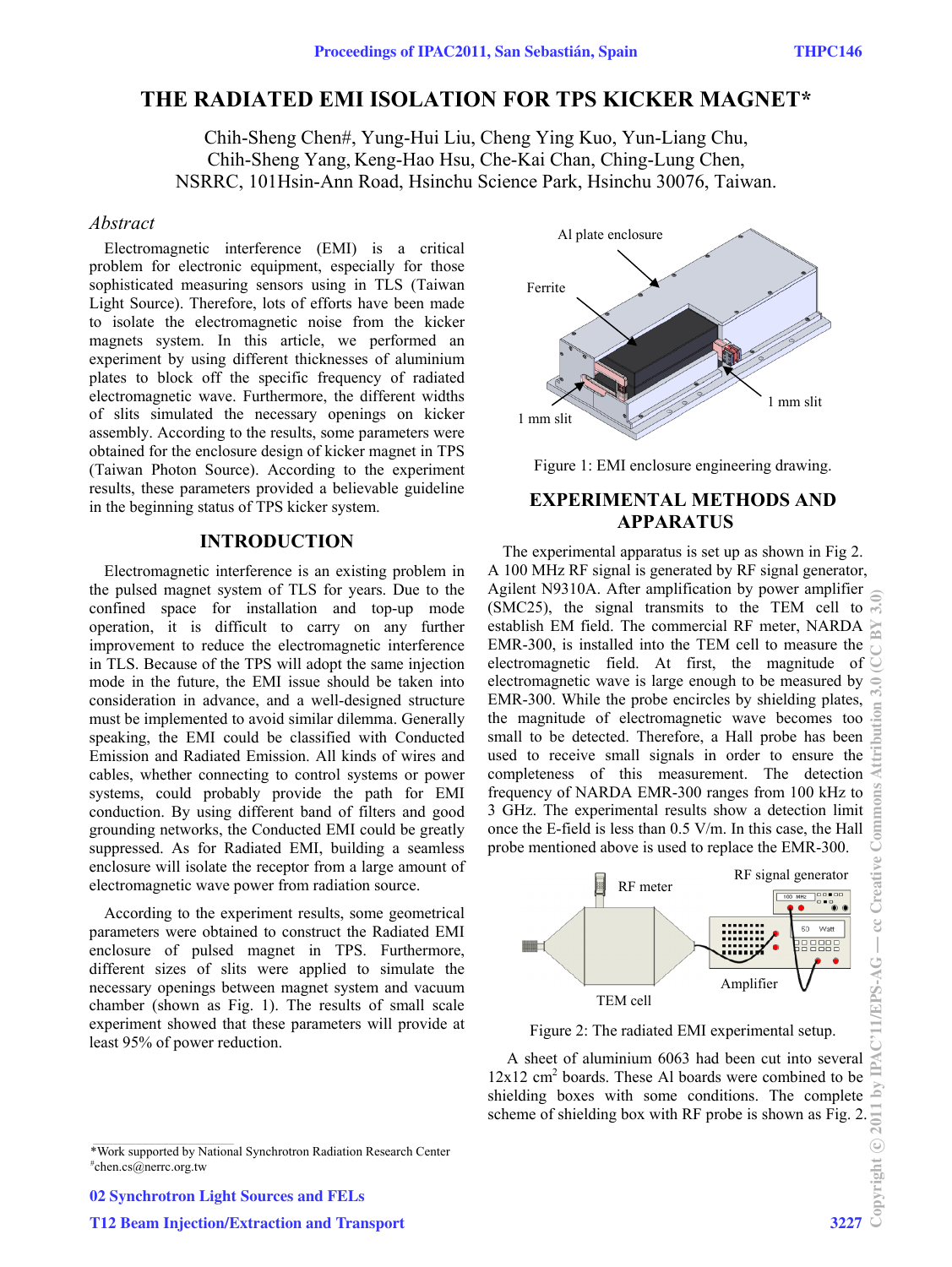

Figure 2: EMR-300 enclosed by Al 6063 boards and different sizes of Hall probes.

## **EXPERIMENTAL RESULTS**

Thicker substance provides more shielding ability against electromagnetic wave. Taking the strength and the shielding efficiency into considerations, the thickness of enclosure must exceed 3 mm. According to Fig.3 (y-axis is logarithmic scale), the shielding box assembled by 3 mm thick Al boards reduces the E-field to nearly 0.3 V/m (Represented by green line). That is almost 99.7% reduction compares to No-shielding case (Represented by blue line). The red line shows if the thickness of Al boards reduces to 1.5 mm, the electromagnetic wave penetration percentage will increase slightly from 3% to 4%.



Figure 3: 100 MHz EM wave incident to different thickness of shielding.

In order to clarify the upper limit of slit width, that still provided enough shielding ability. One of the enclosure surfaces had been cut with a 1 mm or 2 mm slit. Meanwhile, the slit had been set in different locations to imitate the various direction holes. From Fig. 4, it can be seen easily that the magnitude of electromagnetic waves is beyond the detection limit of RF meter. The E-field strength could not be measured with a reasonable value except the 2 mm slit case (Represented by red line).

Therefore, a Hall probe was used to collect these small signals (as shown in Fig. 5). The power ratio of shielded to non-shielded is around 3%, which is almost equal to the result of Fig. 3.



Figure 4: E-field power measured by EMR-300. (Under detecting limitation).

Fig. 6 shows the comparison of energy penetration between 100 MHz and 1 GHz RF source. It is obviously that the electromagnetic wave with higher frequency could penetrate Al board more easily.



Figure 5: E-field power measured by Hall probe.

A nearly 0.35 V/m E-field was measured by using 100 MHz electromagnetic wave. Once the frequency increased to 1 GHz, the field strength increased to 1.7 V/m as well. Although the through magnitude increased as the frequency rising up, however, the field strength ratio of shielded to non-shielded remains less than 1.3%. That means a 1 GHz, 100 V/m EM wave only 1.3 V/m could be detected under 3 mm Al shielding, and this value is still within our goal, 5% of reduction.

As so far, it has been verified that the enclosure which assembled with 3 mm thick Al boards could provide at least 98% reduction in field strength. The following data will show the effect of opening direction on enclosure. In order to fine tune the position of pulsed magnet, the magnet cannot be fully encircled in real situation.